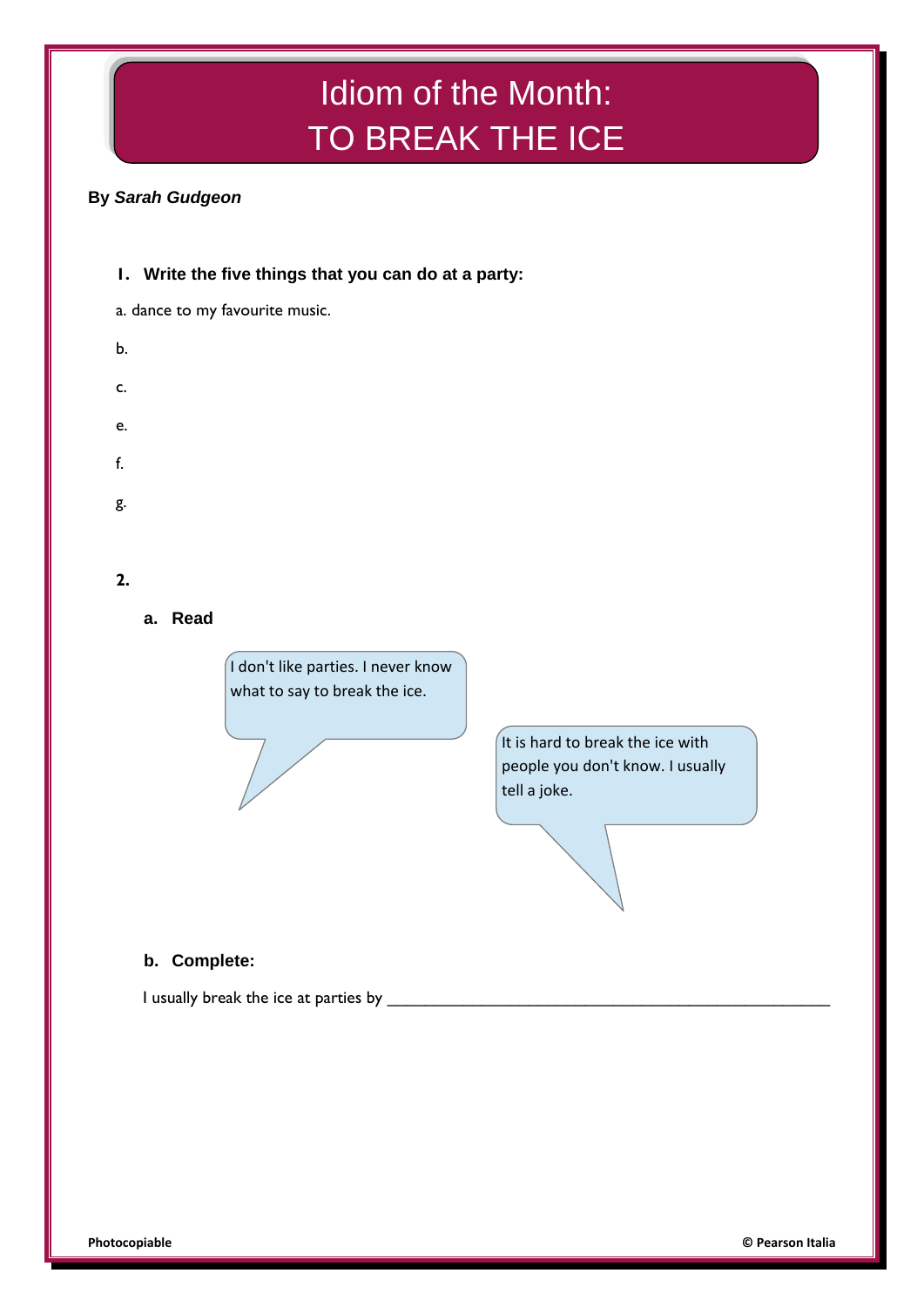## **3. Match these idioms to the correct meaning**

| a. The party is in full swing          | I. Jane is having a great time                                                  |
|----------------------------------------|---------------------------------------------------------------------------------|
| b. Jane is having a ball               | 2. Lucy has a lot of different friends and goes<br>to lots of different parties |
| c. Let's paint the town red            | 3. The party is a success                                                       |
| d. Sam is having a whale of a time     | 4. This joke has got a really funny ending                                      |
| e. Lucy is a social butterfly          | 5. Let's go out and have a good time                                            |
| f. This joke has got a great punchline | 6. Sam is having a great time                                                   |

#### **4.**

| a. Complete these popular jokes                           |  |
|-----------------------------------------------------------|--|
| Doctor, doctor, I've only got 59 ______________ to live.  |  |
| Ok, just sit over there a $\frac{1}{2}$ .                 |  |
|                                                           |  |
| Knock, Knock.                                             |  |
| Who's there?                                              |  |
| <b>Mikey</b>                                              |  |
| $\rule{1em}{0.15mm}$ who?                                 |  |
| Mikey doesn't fit in the _______.                         |  |
|                                                           |  |
| What do you call a __________________ party?              |  |
| $A \underline{\hspace{2cm}}$                              |  |
|                                                           |  |
| snowball<br>door<br>minute<br>Mikey<br>seconds<br>snowman |  |

## **b. Write your own joke in English. Can you translate one from Italian? Is it still funny in English?**